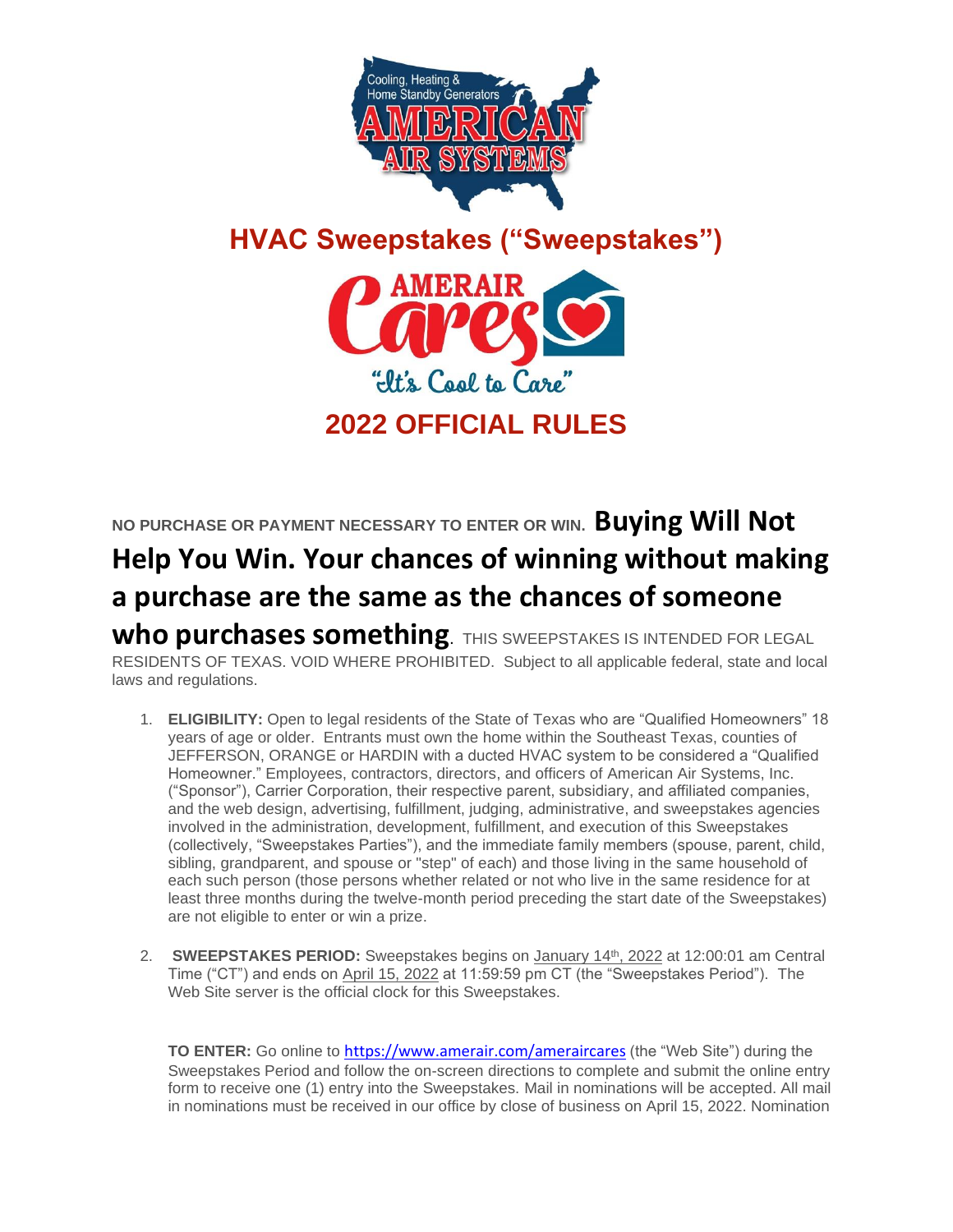

forms can be downloaded from our website or can be mailed to the nominating party by emailing or phone request from our office. Request after hours will be handled the next business day. One (1) form per nominator.

3. **Limit one (1) entry per household, regardless of the method of entry. Automated means of entry are prohibited and any use of automated devices will cause disqualification.** Only fully completed entries are eligible. In the event of a dispute as to who submitted an entry, the name of the "authorized account holder" associated with the email address will be deemed to be the entrant and must comply with these Official Rules. The authorized account holder is defined as the natural person who is assigned to the email address by an Internet access provider, online service provider or other organization that is responsible for assigning email addresses or the domain associated with the submitted email address. Entrants may not enter with multiple email addresses nor may entrants use any other device or artifice to register multiple times or as multiple registrants. Any participant who attempts to enter with multiple email addresses or uses any device or artifice to enter multiple times will be disqualified and forfeits any and all prizes won, in Sponsor's sole discretion. Proof of *submission is not proof* of receipt by Sponsor. By participating, entrants agree to abide by and be bound by these Official Rules. Information submitted in connection with this Sweepstakes will be used by Sponsor for marketing purposes. If you are selected as a winner, your information may also be included in a publiclyavailable winner's list.

American Air Systems, Inc., Carrier Corporation, and their affiliates are not responsible for incomplete entries, data loss, inability to submit entry and any other issue with regarding online submissions. If any entry appears to be tampered with, found to be untrue, unlawful, or otherwise has an issue with the submission may be determined as void by the participating organizations or the selection committee.

- 4. **COMMITTEE SELECTION OF SEMI-FINALIST AND WINNER:** Semi-finalist and winner will be selected in a committee of community members. The committee decision for the semi-finalist will be conducted on or about the week of April 20<sup>th</sup> through April 29<sup>th</sup>, 2022 and facilitated by a thirdparty promotion administrator. The decision made by the selection committee shall be final and binding on all matters relating to the Sweepstakes. By participating, entrants agree to abide by and be bound by these Official Rules and the Sponsor's decisions. Committee members will be persons otherwise qualified to enter this Sweepstakes, but upon being designated as committee members such committee members will be ineligible to enter and ineligible to win this Sweepstakes. Committee will include at least 10 persons and up to 25.
- 5. **DRAWING AND ODDS OF WINNING:** Winner will be selected at random from the semi-finalists selected by the committee. Odds of winning depend on the number of eligible entries received that will determine how many semi-finalists are selected. Semi-finalists will be judged by the selected committee on apparent needed as found on the nomination form. If for any reason the Sweepstakes is or appears to be tampered with, American Air Systems, Inc. reserves the right to select a winner in a random drawing from all eligible entries. Drawing will be conducted on or about April 28<sup>th</sup>, 2022 by a third-party promotion administrator whose decisions shall be final and binding on all matters relating to the Sweepstakes. By participating, entrants agree to abide by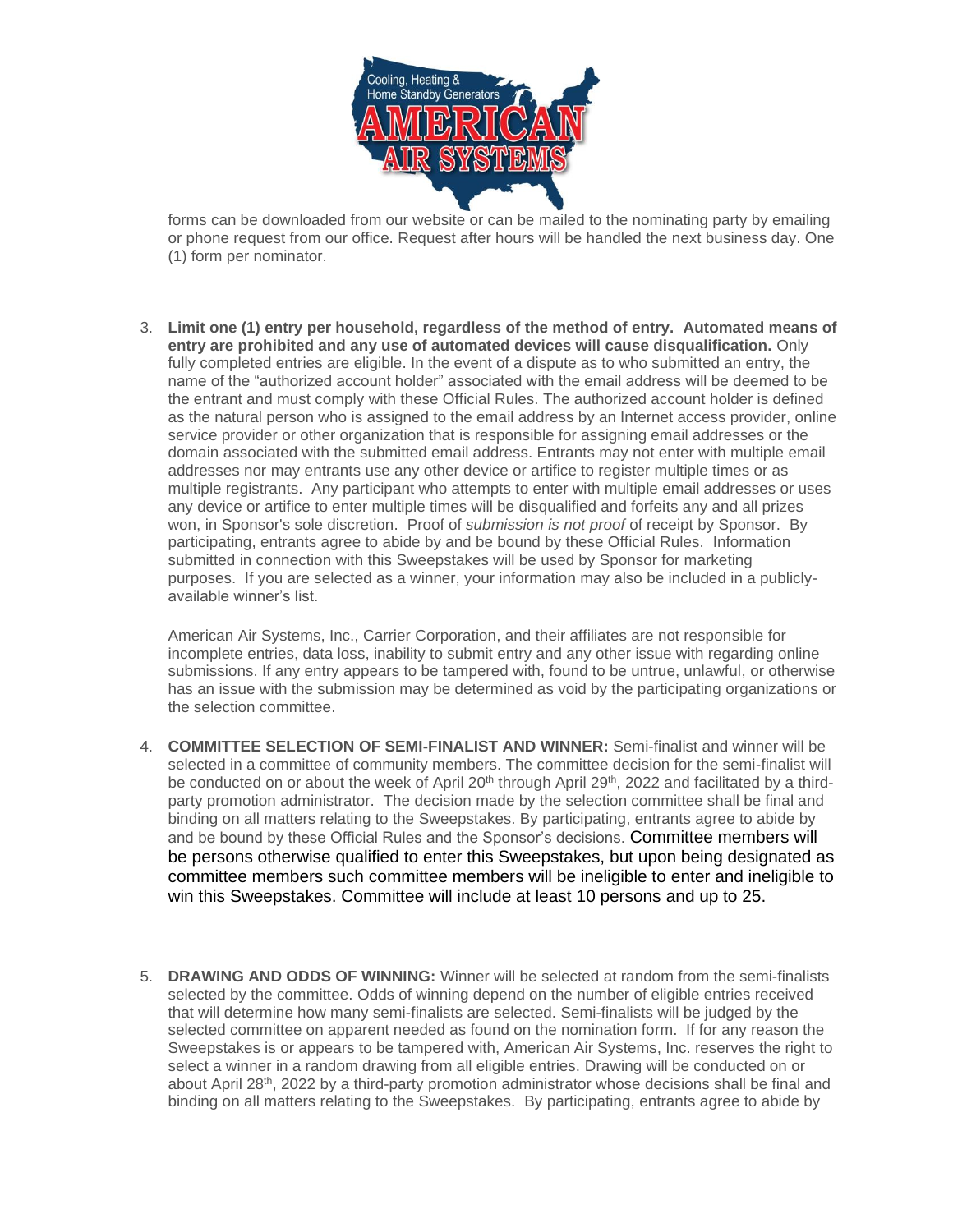

and be bound by these Official Rules and the Sponsor's decisions. **Only One Grand Prize will be awarded.**

6. **PRIZE AND APPROXIMATE RETAIL VALUE ("ARV"): One (1) Grand Prize:** a heating and cooling system (include a combination of the following components: 24ACB7 2 Speed Condenser, 24ABC6 1 Speed Condenser, 58TP0 Gas Furnace, 58SBC Gas Furnace, CSPNP Evaporator Coil, CNPVT Evaporator Coil, FV4ANF Fan Coil, FX4DNF Fan Coil, KFCEH Heat Strips, 25HCB Heat Pump, 25HBC Heat Pump, Carrier supplied Thermostat). ARV: \$10,500.00. Installation included. Air Distribution System (ductwork) is NOT included in this Sweepstakes. Please note: due to manufacturing and supply chain issues, substitutions may be required at equal value.

**PRIZE RESTRICTIONS:** Sponsor reserves the right to select a system other than the system advertised based on a more appropriate heating and cooling system for the winner's home, as determined by Sponsor in its sole discretion. Sponsor to perform the installation. System will only be installed at the address used for registration, and must be installed no later than July 31st, 2022, or Prize will be forfeited. Prize is non-transferable and no cash redemption or prize substitution permitted, except at the sole discretion of the Sponsor. Sponsor reserves the right in its sole discretion to substitute a prize with one of comparable or greater value. Winner will be solely responsible for any taxes on the prize, and an IRS Form 1099 will be issued for the value of the prize. AW-9 will be required from the winner. All costs and expenses associated with prize acceptance and use not specifically provided herein are the responsibility of the winner. Any difference between the stated ARV and actual value at the time the prize was awarded will not be awarded. Only the standard manufacturer's warranties apply; all other warranties, whether express or implied, are disclaimed, including any warranty of merchantability or fitness for a particular purpose

6. **GENERAL CONDITIONS:** INTERNET CAUTION: ANY ATTEMPT BY AN INDIVIDUAL TO DELIBERATELY DAMAGE ANY WEB SITE OR UNDERMINE THE LEGITIMATE OPERATION OF THIS SWEEPSTAKES IS A VIOLATION OF CRIMINAL AND CIVIL LAWS, AND SHOULD SUCH AN ATTEMPT BE MADE, SPONSOR RESERVES THE RIGHT TO SEEK DAMAGES FROM ANY SUCH INDIVIDUAL TO THE FULLEST EXTENT PERMITTED BY LAW INCLUDING CRIMINAL PROSECUTION. If the Sweepstakes is not capable of running as planned for any reason, including without limitation, due to infection by computer virus, bugs, tampering, unauthorized intervention, fraud, technical failures, or any other causes which corrupt or affect the administration, security, fairness, integrity, or proper conduct of the Sweepstakes, Sponsor reserves the right, at its sole discretion, to disqualify any individual who is responsible or who tampers with the entry process, and to cancel, modify, or terminate the Sweepstakes. In the event of cancellation, Sponsor will award the prizes in a random manner to be determined by Sponsor. This Sweepstakes is offered only in the United States and is governed by the laws of the state of Texas, and entrants consent to jurisdiction and venue in, and agree that all claims and disputes must be resolved in, the federal or state courts in Beaumont, Texas. Sponsor's failure to enforce any term of these Official Rules shall not constitute a waiver of that or any other provision. In the event that an entry is confirmed to have been erroneously deleted, lost or destroyed, entrant's sole remedy shall be another entry into the Sweepstakes. If any provision of